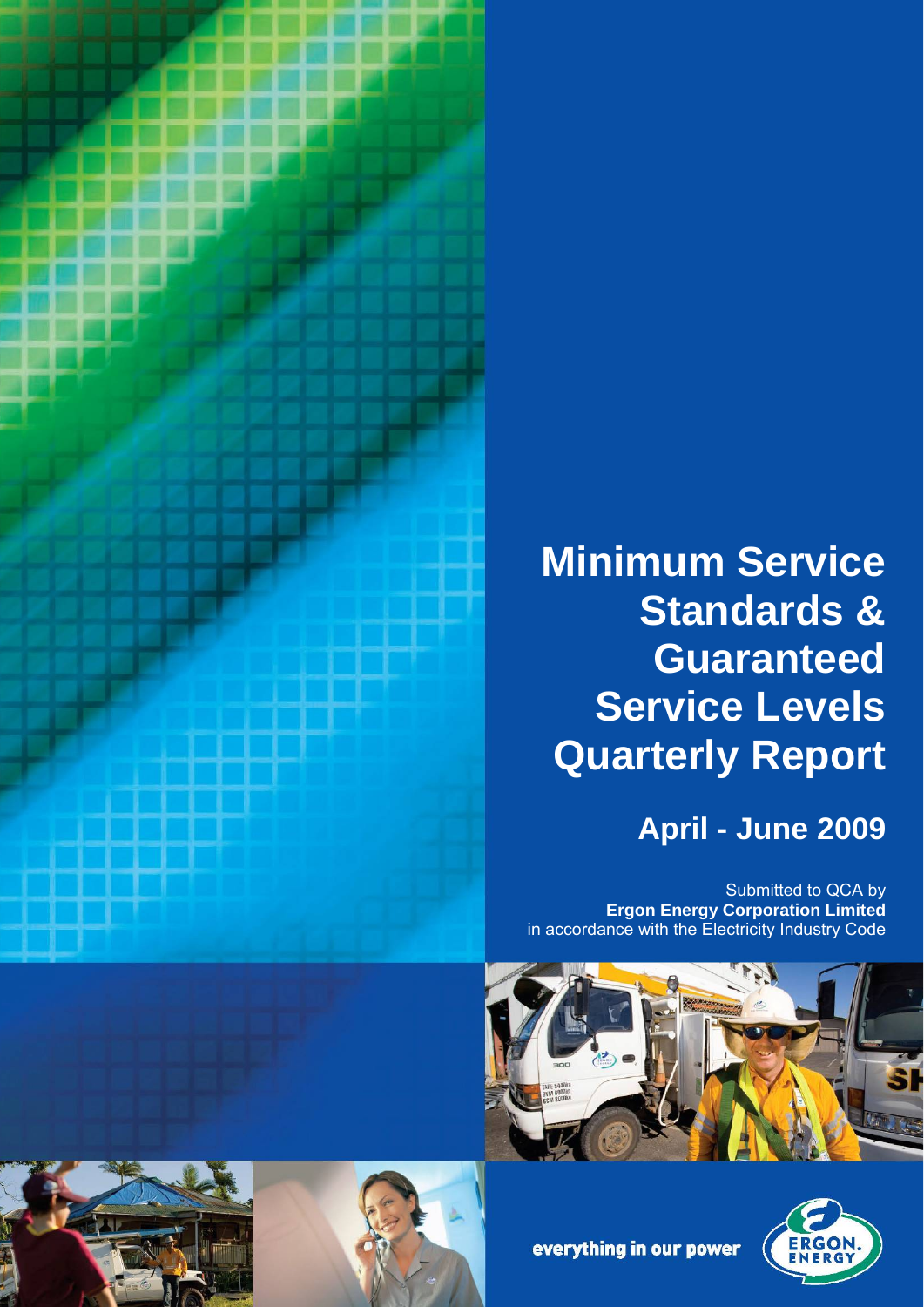### **Table of Contents**

| Explanation of reasons for exceeding minimum service standards and proposals to improve performance 7 |  |
|-------------------------------------------------------------------------------------------------------|--|
|                                                                                                       |  |
|                                                                                                       |  |
|                                                                                                       |  |
|                                                                                                       |  |

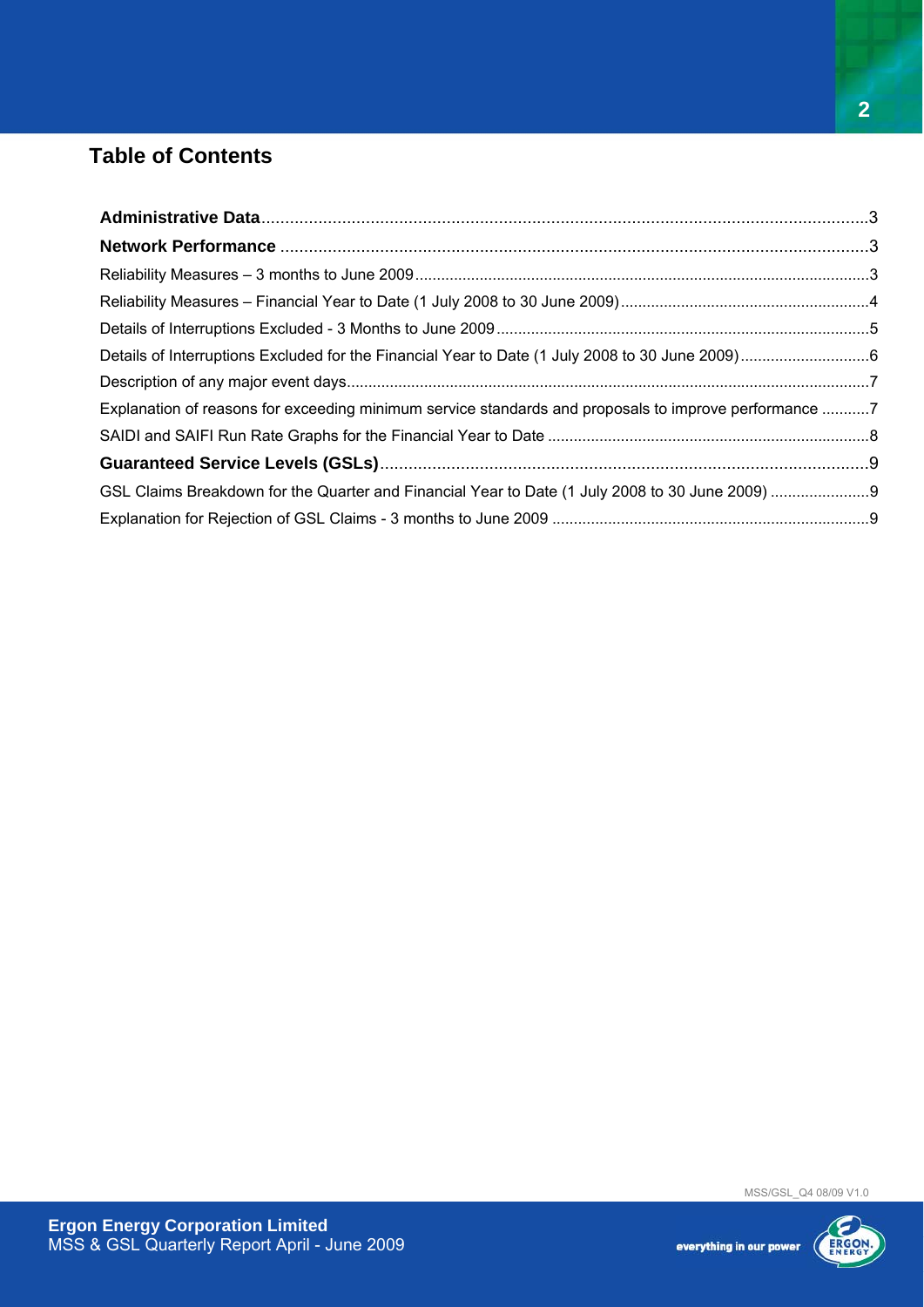### **Administrative Data**

| <b>ITEM NO</b> | <b>MEASURE</b>                        | <b>UNIT</b> | VALUE                            |
|----------------|---------------------------------------|-------------|----------------------------------|
| 1.1            | Distribution Network Service Provider | Name        | Ergon Energy Corporation Limited |
| 1.2            | First day of reporting period         | Date        | 01-04-2009                       |
| 1.3            | Last day of reporting period          | Date        | 30-06-2009                       |

### **Network Performance**

(Reporting obligations under clause 2.6.2(a)(i) (A), (B), (C), (D) & (E) of the Queensland Electricity Industry Code, Fourth Edition effective 4 August 2008 ('The Code'))

### **Reliability Measures – 3 months to June 2009**

(Results effective as at 8 July 2009, for the period ending 30 June 2009)

| <b>ITEM NO.</b> | <b>MEASURE</b>                                             | <b>UNIT</b>    | <b>ACTUAL NETWORK<br/>PERFORMANCE</b> | <b>NETWORK</b><br><b>PERFORMANCE</b><br>LESS EXCLUSIONS |
|-----------------|------------------------------------------------------------|----------------|---------------------------------------|---------------------------------------------------------|
|                 |                                                            |                |                                       |                                                         |
|                 | <b>System Average Interruption Duration Index (SAIDI)</b>  |                | (minutes)                             |                                                         |
|                 | Distribution system - total                                |                |                                       |                                                         |
|                 | Urban                                                      | <b>Minutes</b> | 54.52                                 | 54.15                                                   |
|                 | <b>Short Rural</b>                                         | <b>Minutes</b> | 162.22                                | 161.54                                                  |
|                 | Long Rural                                                 | <b>Minutes</b> | 219.08                                | 218.15                                                  |
|                 | Distribution system - planned                              |                |                                       |                                                         |
|                 | Urban                                                      | <b>Minutes</b> | 28.70                                 | 28.70                                                   |
|                 | <b>Short Rural</b>                                         | <b>Minutes</b> | 96.99                                 | 96.99                                                   |
|                 | Long Rural                                                 | <b>Minutes</b> | 133.91                                | 133.91                                                  |
|                 | Distribution system - unplanned                            |                |                                       |                                                         |
|                 | Urban                                                      | <b>Minutes</b> | 25.82                                 | 25.45                                                   |
|                 | <b>Short Rural</b>                                         | <b>Minutes</b> | 65.23                                 | 64.54                                                   |
|                 | Long Rural                                                 | <b>Minutes</b> | 85.17                                 | 84.24                                                   |
|                 | <b>System Average Interruption Frequency Index (SAIFI)</b> |                | (number)                              |                                                         |
|                 | Distribution system - total                                |                |                                       |                                                         |
|                 | Urban                                                      | <b>Number</b>  | 0.56                                  | 0.56                                                    |
|                 | Short Rural                                                | Number         | 1.23                                  | 1.22                                                    |
|                 | Long Rural                                                 | Number         | 1.67                                  | 1.66                                                    |
|                 | Distribution system - planned                              |                |                                       |                                                         |
|                 | Urban                                                      | Number         | 0.17                                  | 0.17                                                    |
|                 | <b>Short Rural</b>                                         | <b>Number</b>  | 0.46                                  | 0.46                                                    |
|                 | Long Rural                                                 | Number         | 0.68                                  | 0.68                                                    |
|                 | Distribution system - unplanned                            |                |                                       |                                                         |
|                 | Urban                                                      | Number         | 0.40                                  | 0.40                                                    |
|                 | <b>Short Rural</b>                                         | Number         | 0.77                                  | 0.76                                                    |
|                 | Long Rural                                                 | Number         | 0.99                                  | 0.98                                                    |

MSS/GSL\_Q4 08/09 V1.0

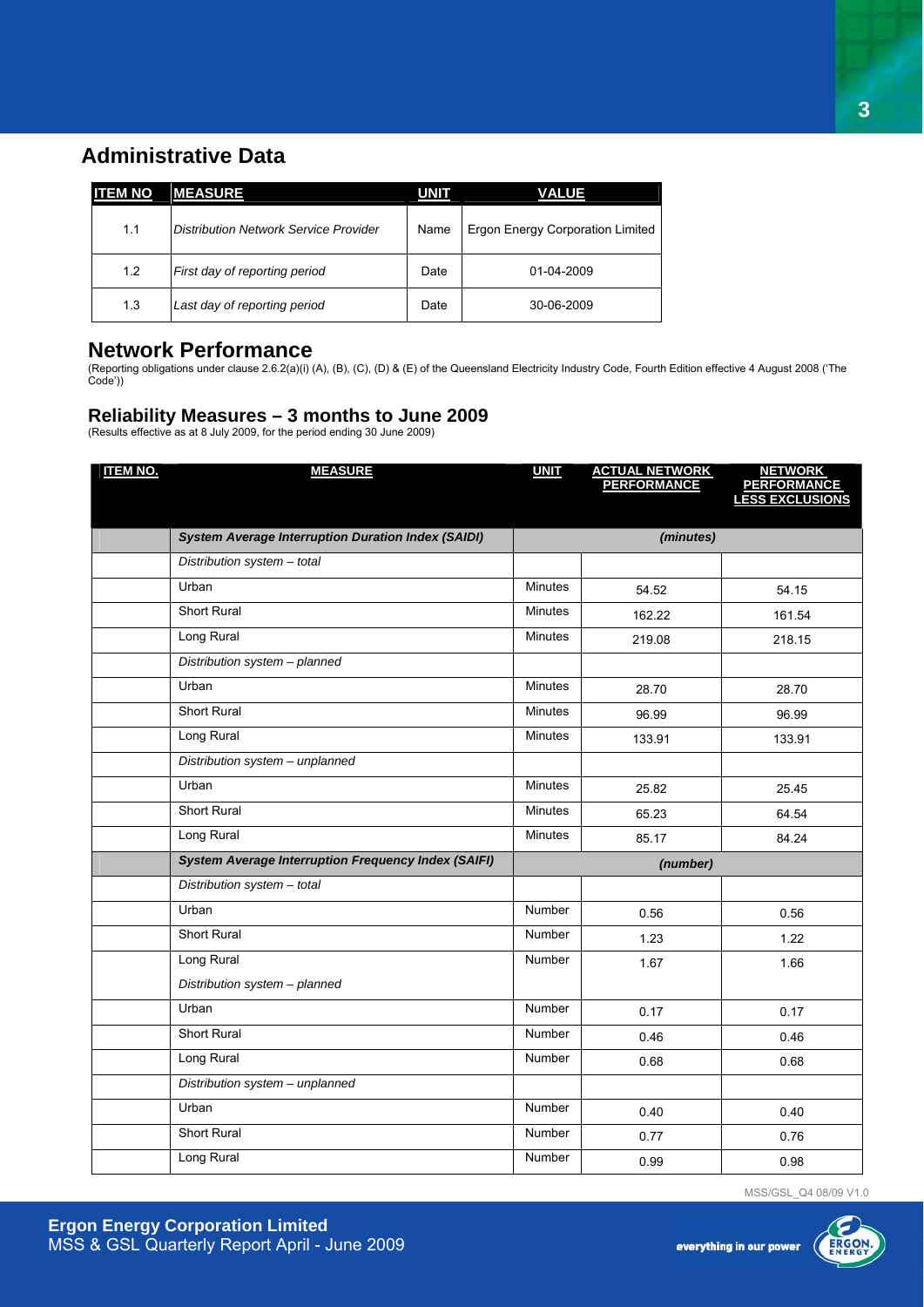### **Reliability Measures – Financial Year to Date (1 July 2008 to 30 June 2009)**

(Results effective as at 8 July 2009, for the period ending 30 June 2009)

| <b>ITEM NO.</b> | <b>MEASURE</b>                                             | <b>UNIT</b>    | <b>ACTUAL NETWORK</b><br><b>PERFORMANCE</b> | <u>NETWORK<br/>PERFORMANCE<br/>LESS EXCLUSIONS</u> |
|-----------------|------------------------------------------------------------|----------------|---------------------------------------------|----------------------------------------------------|
|                 | <b>System Average Interruption Duration Index (SAIDI)</b>  |                | (minutes)                                   |                                                    |
|                 | Distribution system - total                                |                |                                             |                                                    |
|                 | Urban                                                      | <b>Minutes</b> | 317.45                                      | 216.85                                             |
|                 | Short Rural                                                | <b>Minutes</b> | 684.11                                      | 608.54                                             |
|                 | Long Rural                                                 | <b>Minutes</b> | 1254.20                                     | 1107.96                                            |
|                 | Distribution system - planned                              |                |                                             |                                                    |
|                 | Urban                                                      | <b>Minutes</b> | 60.96                                       | 60.64                                              |
|                 | Short Rural                                                | <b>Minutes</b> | 205.83                                      | 204.60                                             |
|                 | Long Rural                                                 | <b>Minutes</b> | 331.90                                      | 329.58                                             |
|                 | Distribution system - unplanned                            |                |                                             |                                                    |
|                 | Urban                                                      | <b>Minutes</b> | 256.49                                      | 156.21                                             |
|                 | Short Rural                                                | <b>Minutes</b> | 478.28                                      | 403.94                                             |
|                 | Long Rural                                                 | <b>Minutes</b> | 922.30                                      | 778.37                                             |
|                 | <b>System Average Interruption Frequency Index (SAIFI)</b> |                | (number)                                    |                                                    |
|                 | Distribution system - total                                |                |                                             |                                                    |
|                 | Urban                                                      | <b>Number</b>  | 3.50                                        | 2.33                                               |
|                 | <b>Short Rural</b>                                         | <b>Number</b>  | 5.78                                        | 4.93                                               |
|                 | Long Rural                                                 | Number         | 8.49                                        | 7.73                                               |
|                 | Distribution system - planned                              |                |                                             |                                                    |
|                 | Urban                                                      | Number         | 0.34                                        | 0.34                                               |
|                 | <b>Short Rural</b>                                         | <b>Number</b>  | 1.05                                        | 1.04                                               |
|                 | Long Rural                                                 | Number         | 1.63                                        | 1.61                                               |
|                 | Distribution system - unplanned                            |                |                                             |                                                    |
|                 | Urban                                                      | <b>Number</b>  | 3.15                                        | 1.99                                               |
|                 | Short Rural                                                | Number         | 4.74                                        | 3.89                                               |
|                 | Long Rural                                                 | <b>Number</b>  | 6.87                                        | 6.12                                               |



**4**

everything in our power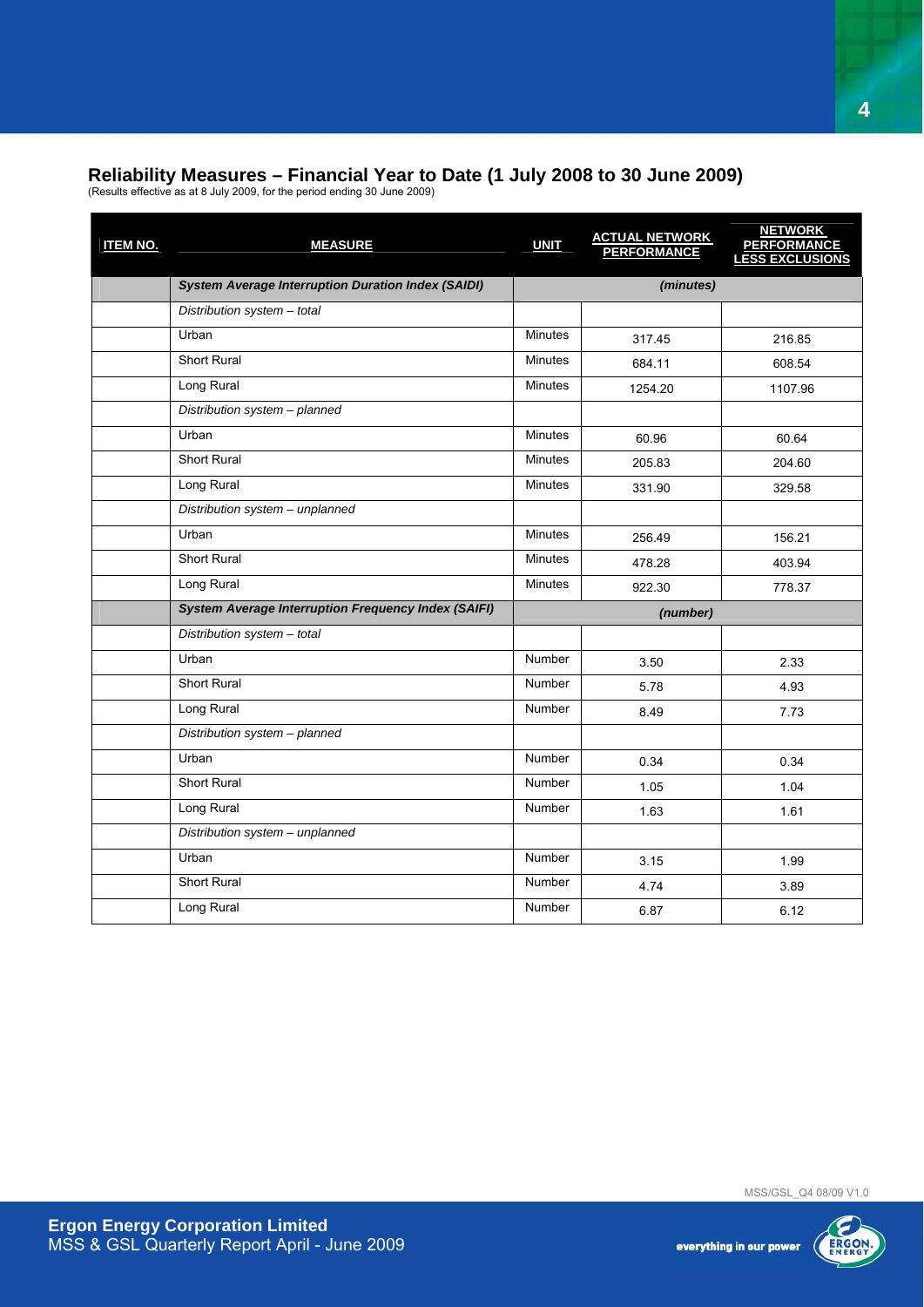#### **Details of Interruptions Excluded - 3 Months to June 2009**

(Results effective as at 8 July 2009, for the period ending 30 June 2009)

|                                                                                                                                                                                                                                 | Urban | <b>SR</b> | <b>LR</b> |
|---------------------------------------------------------------------------------------------------------------------------------------------------------------------------------------------------------------------------------|-------|-----------|-----------|
| <b>System Average Interruption Duration Index (SAIDI)</b>                                                                                                                                                                       |       | (minutes) |           |
| (a) an interruption of a duration of one minute or less;                                                                                                                                                                        | 0.00  | 0.00      | 0.00      |
| (b) an interruption resulting from:                                                                                                                                                                                             |       |           |           |
| (i) load shedding due to a shortfall in generation;                                                                                                                                                                             | 0.00  | 0.00      | 0.00      |
| (ii) a direction by NEMMCO, a system operator or any other<br>body exercising a similar function under the Electricity Act,<br>National Electricity Code or National Electricity Law;                                           | 0.00  | 0.00      | 0.00      |
| (iii) automatic shedding of load under the control of under<br>frequency relays following the occurrence of a power system<br>under-frequency condition described in the power system<br>security and reliability standards; or | 0.00  | 0.00      | 0.00      |
| (iv) a failure of the shared transmission grid; or                                                                                                                                                                              | 0.00  | 0.10      | 0.05      |
| (v) a direction by a police officer or another authorised person<br>exercising powers in relation to public safety;                                                                                                             | 0.00  | 0.00      | 0.00      |
| (c) any interruption to the supply of electricity on a distribution<br>entity's supply network which commences on a major event day;<br>and                                                                                     | 0.00  | 0.00      | 0.00      |
| (d) an interruption caused by a customer's electrical installation or<br>failure of that electrical installation.                                                                                                               | 0.37  | 0.59      | 0.89      |
| <b>Total SAIDI for all Exclusion Events</b>                                                                                                                                                                                     | 0.37  | 0.68      | 0.94      |
|                                                                                                                                                                                                                                 |       |           |           |
| <b>System Average Interruption Frequency Index (SAIFI)</b>                                                                                                                                                                      |       | (number)  |           |
| (a) an interruption of a duration of one minute or less;                                                                                                                                                                        | 0.00  | 0.00      | 0.00      |
| (b) an interruption resulting from:                                                                                                                                                                                             |       |           |           |
|                                                                                                                                                                                                                                 |       |           |           |
| (i) load shedding due to a shortfall in generation;                                                                                                                                                                             | 0.00  | 0.00      | 0.00      |
| (ii) a direction by NEMMCO, a system operator or any other<br>body exercising a similar function under the Electricity Act.<br>National Electricity Code or National Electricity Law;                                           | 0.00  | 0.00      | 0.00      |
| (iii) automatic shedding of load under the control of under<br>frequency relays following the occurrence of a power system<br>under-frequency condition described in the power system<br>security and reliability standards; or | 0.00  | 0.00      | 0.00      |
| (iv) a failure of the shared transmission grid; or                                                                                                                                                                              | 0.00  | 0.00      | 0.00      |
| (v) a direction by a police officer or another authorised person<br>exercising powers in relation to public safety;                                                                                                             | 0.00  | 0.00      | 0.00      |
| (c) any interruption to the supply of electricity on a distribution<br>entity's supply network which commences on a major event day;<br>and                                                                                     | 0.00  | 0.00      | 0.00      |
| (d) an interruption caused by a customer's electrical installation or<br>failure of that electrical installation.                                                                                                               | 0.00  | 0.00      | 0.00      |

Note: Ergon Energy does not currently record momentary (<1 minute) outages.



**5**

everything in our power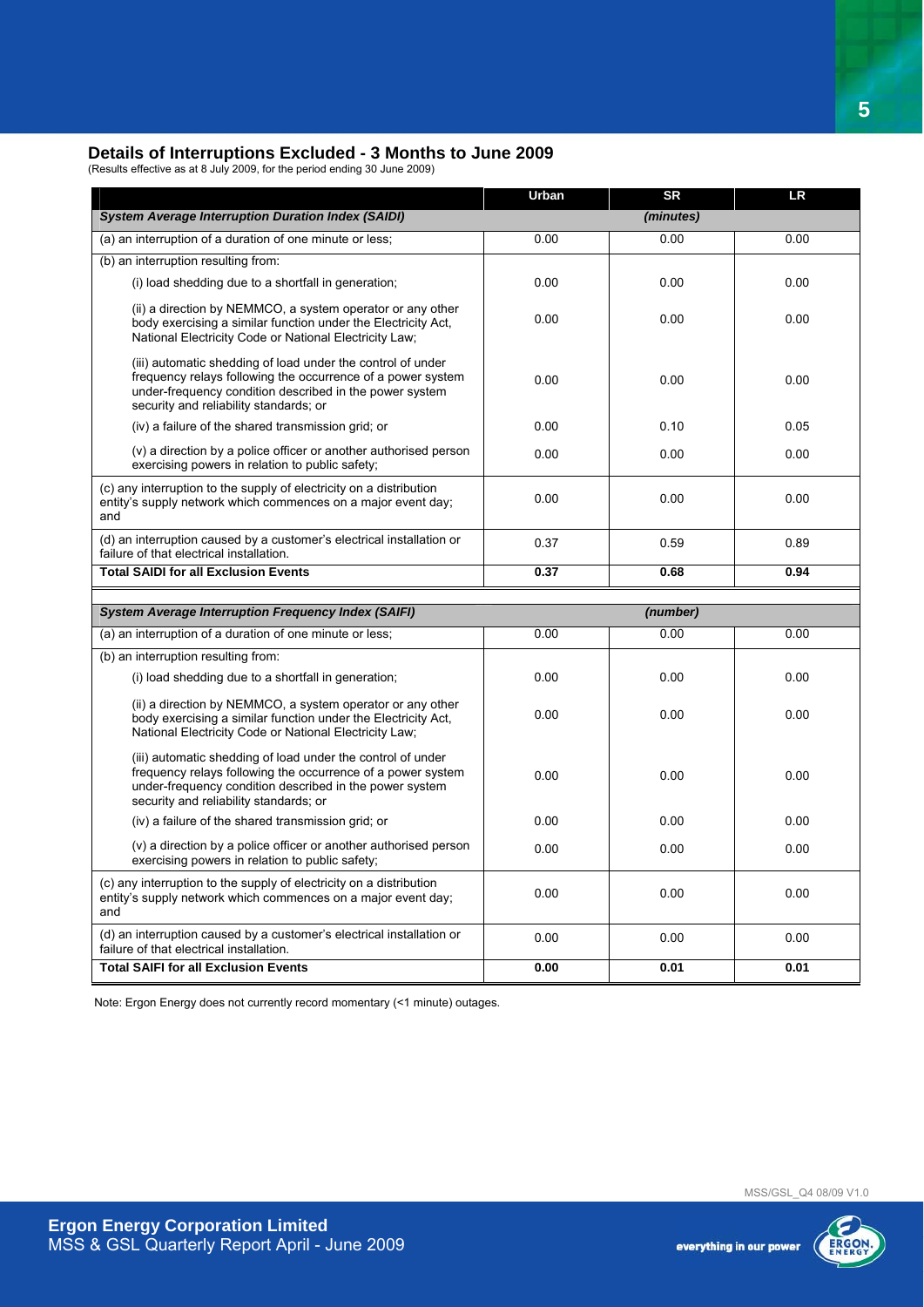### **Details of Interruptions Excluded for the Financial Year to Date (1 July 2008 to 30 June 2009)**<br>(Besults effective as at 8 July 2009 for the period ending 30 June 2009)

| (Results effective as at 8 July 2009, for the period ending 30 June 2009) |
|---------------------------------------------------------------------------|

|                                                                                                                                                                                                                                 | Urban  | <b>SR</b> | <b>LR</b> |
|---------------------------------------------------------------------------------------------------------------------------------------------------------------------------------------------------------------------------------|--------|-----------|-----------|
| <b>System Average Interruption Duration Index (SAIDI)</b>                                                                                                                                                                       |        | (minutes) |           |
| (a) an interruption of a duration of one minute or less;                                                                                                                                                                        | 0.00   | 0.00      | 0.00      |
| (b) an interruption resulting from:                                                                                                                                                                                             |        |           |           |
| (i) load shedding due to a shortfall in generation;                                                                                                                                                                             | 0.00   | 0.00      | 0.00      |
| (ii) a direction by NEMMCO, a system operator or any other<br>body exercising a similar function under the Electricity Act.<br>National Electricity Code or National Electricity Law;                                           | 0.00   | 0.00      | 0.00      |
| (iii) automatic shedding of load under the control of under<br>frequency relays following the occurrence of a power system<br>under-frequency condition described in the power system<br>security and reliability standards; or | 0.00   | 0.00      | 0.00      |
| (iv) a failure of the shared transmission grid; or                                                                                                                                                                              | 61.74  | 38.79     | 20.45     |
| (v) a direction by a police officer or another authorised person<br>exercising powers in relation to public safety;                                                                                                             | 0.00   | 0.00      | 0.00      |
| (c) any interruption to the supply of electricity on a distribution<br>entity's supply network which commences on a major event day;<br>and                                                                                     | 36.77  | 33.02     | 118.54    |
| (d) an interruption caused by a customer's electrical installation or<br>failure of that electrical installation.                                                                                                               | 2.09   | 3.76      | 7.26      |
| <b>Total SAIDI for all Exclusion Events</b>                                                                                                                                                                                     | 100.59 | 75.57     | 146.24    |
|                                                                                                                                                                                                                                 |        |           |           |
| <b>System Average Interruption Frequency Index (SAIFI)</b>                                                                                                                                                                      |        | (number)  |           |
| (a) an interruption of a duration of one minute or less;                                                                                                                                                                        | 0.00   | 0.00      | 0.00      |
| (b) an interruption resulting from:                                                                                                                                                                                             |        |           |           |
| (i) load shedding due to a shortfall in generation;                                                                                                                                                                             | 0.00   | 0.00      | 0.00      |
| (ii) a direction by NEMMCO, a system operator or any other<br>body exercising a similar function under the Electricity Act.<br>National Electricity Code or National Electricity Law;                                           | 0.00   | 0.00      | 0.00      |
| (iii) automatic shedding of load under the control of under<br>frequency relays following the occurrence of a power system<br>under-frequency condition described in the power system<br>security and reliability standards; or | 0.00   | 0.00      | 0.00      |
| (iv) a failure of the shared transmission grid; or                                                                                                                                                                              | 0.94   | 0.54      | 0.21      |
| (v) a direction by a police officer or another authorised person<br>exercising powers in relation to public safety;                                                                                                             | 0.00   | 0.00      | 0.00      |
| (c) any interruption to the supply of electricity on a distribution<br>entity's supply network which commences on a major event day;<br>and                                                                                     | 0.21   | 0.29      | 0.53      |
| (d) an interruption caused by a customer's electrical installation or<br>failure of that electrical installation.                                                                                                               | 0.02   | 0.03      | 0.03      |

Note: Ergon Energy does not currently record momentary (<1 minute) outages.



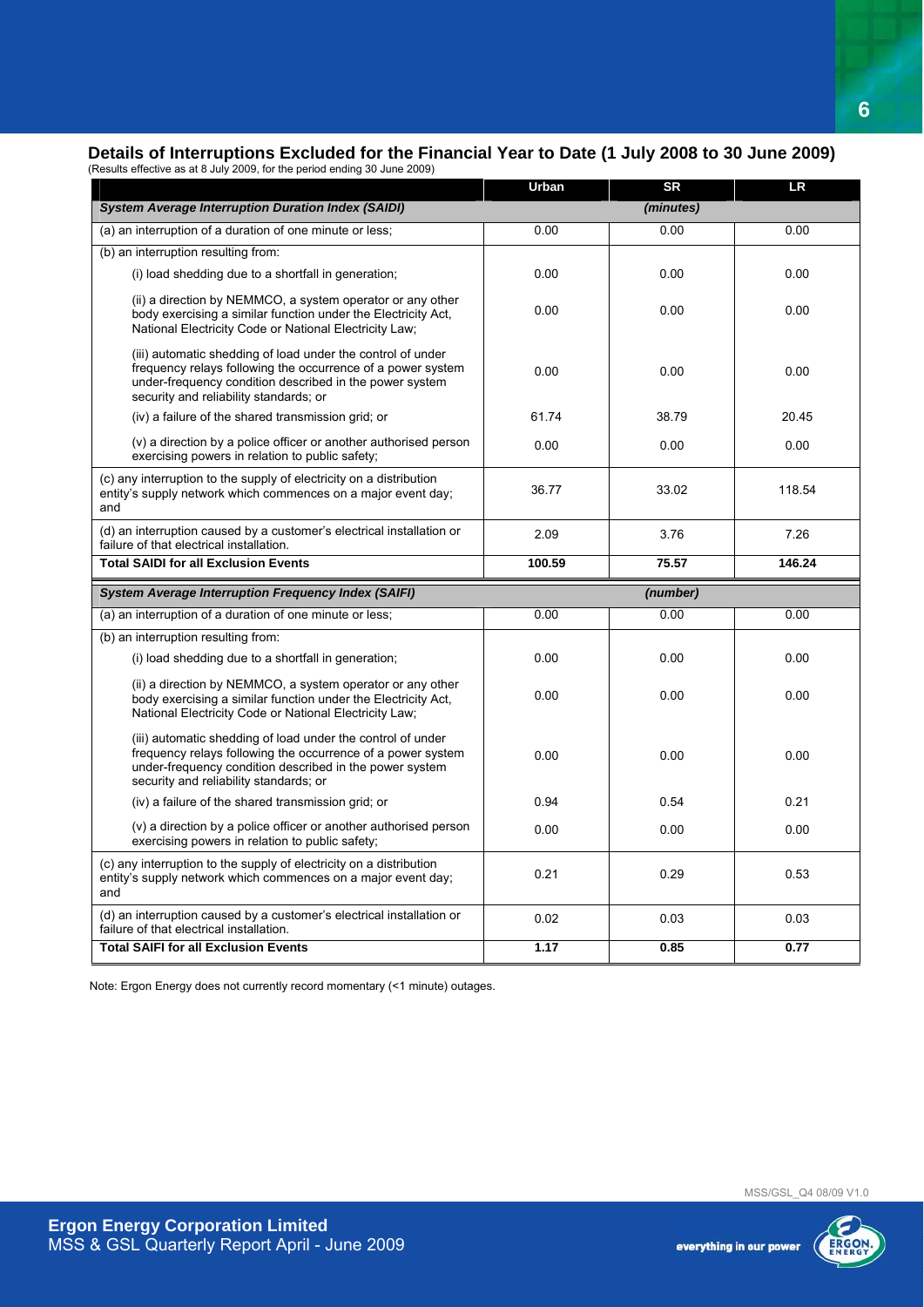### **Description of any major event days**

During the June quarter, Ergon Energy registered no Major Event Days (MED) for the period using the 2.5 beta exclusion event method, which classifies a MED to be any day with a daily SAIDI value greater than the 2008-09 MED Threshold (TMED) of 8.94 system minutes.

#### **Explanation of reasons for exceeding minimum service standards and proposals to improve performance**

Quarterly and year to date reliability performance was adversely impacted by the increase in planned outages across the state as a result of the suspension of live line work practices. As discussed in prior quarters, on 19 February 2009, Ergon Energy suspended all live-line work to address an increase in live-line related safety incidents. Since the suspension of the live line work there has been a notable increase in planned outages. Furthermore, there are also bans on operations of a particular type of Air Break Switch (ABS) associated with torsional failure (used to break the distribution of power between two sets of lines for maintenance works to be conducted), which is contributing to longer planned outage durations.

When coupled with the effects of the extended wet season on the unplanned performance, the outturn year end SAIDI for all three feeder categories, and SAIFI for both Urban and Short Rural feeder categories were unfavourable to the End of Year (EOY) MSS limits. The Long Rural feeder category remained favorable against the 2008-09 EOY SAIFI limits.

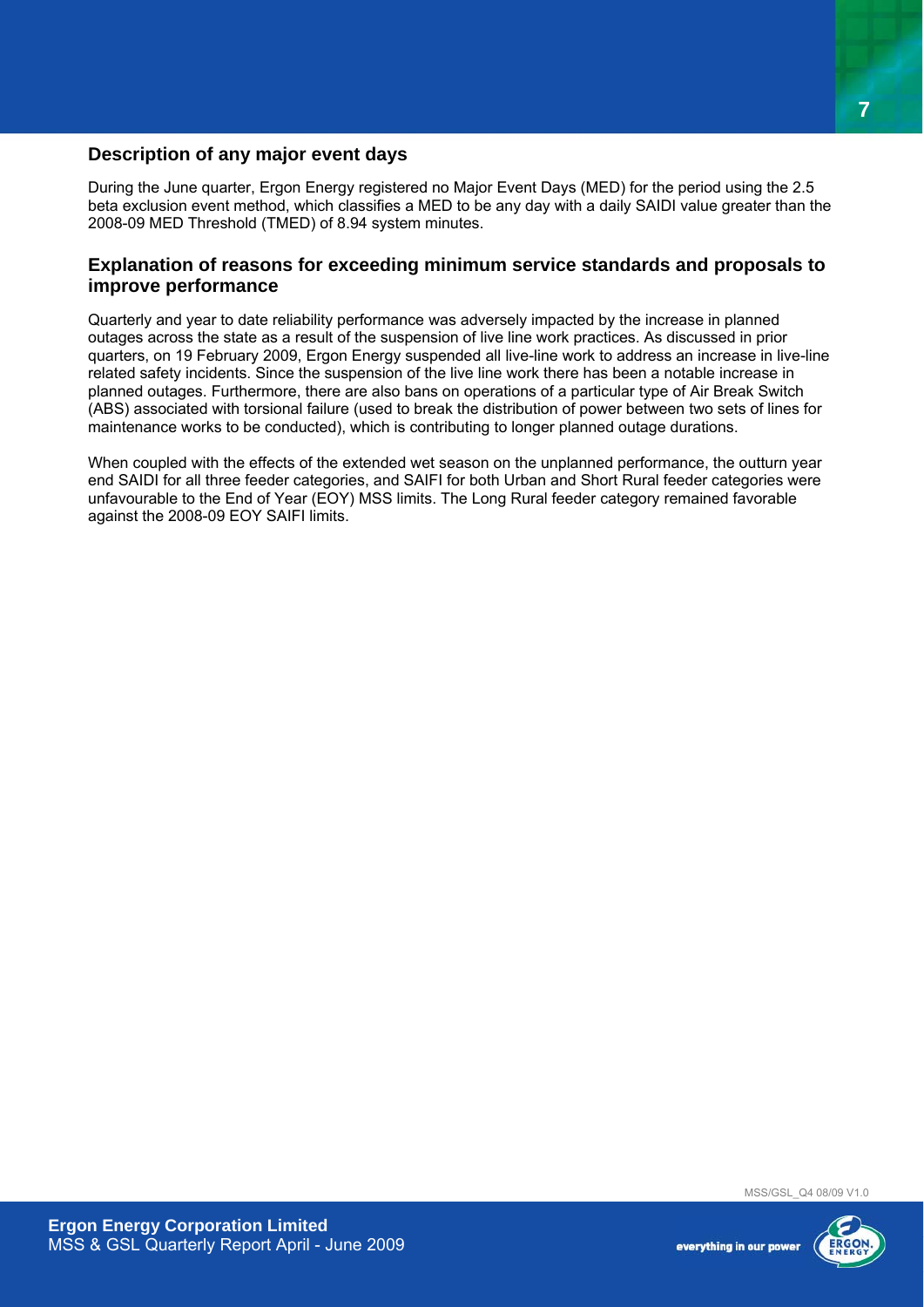### **SAIDI and SAIFI Run Rate Graphs for the Financial Year to Date**

(Results effective as at 8 July 2009, for the period ending 30 June 2009)



| <b>Feeder Type</b> | <b>SAIDI</b><br><b>Network</b><br>Performance<br>less MSS<br>exclusions<br>(Actual) | <b>SAIDI MSS</b><br><b>Run Rate</b><br>Limits |
|--------------------|-------------------------------------------------------------------------------------|-----------------------------------------------|
| Urban (UR)         | 217                                                                                 | 180                                           |
| Short Rural (SR)   | 608                                                                                 | 500                                           |
| Long Rural (LR)    | 1106                                                                                | 1040                                          |

**8**



| <b>Feeder Type</b> | <b>SAIFI</b><br><b>Network</b><br>Performance<br>less MSS<br>exclusions<br>(Actual) | <b>SAIFI MSS</b><br><b>Run Rate</b><br>Limits |
|--------------------|-------------------------------------------------------------------------------------|-----------------------------------------------|
| Urban (UR)         | 2.33                                                                                | 2.30                                          |
| Short Rural (SR)   | 4.93                                                                                | 4.50                                          |
| Long Rural (LR)    | 7.72                                                                                | 7.80                                          |

MSS/GSL\_Q4 08/09 V1.0

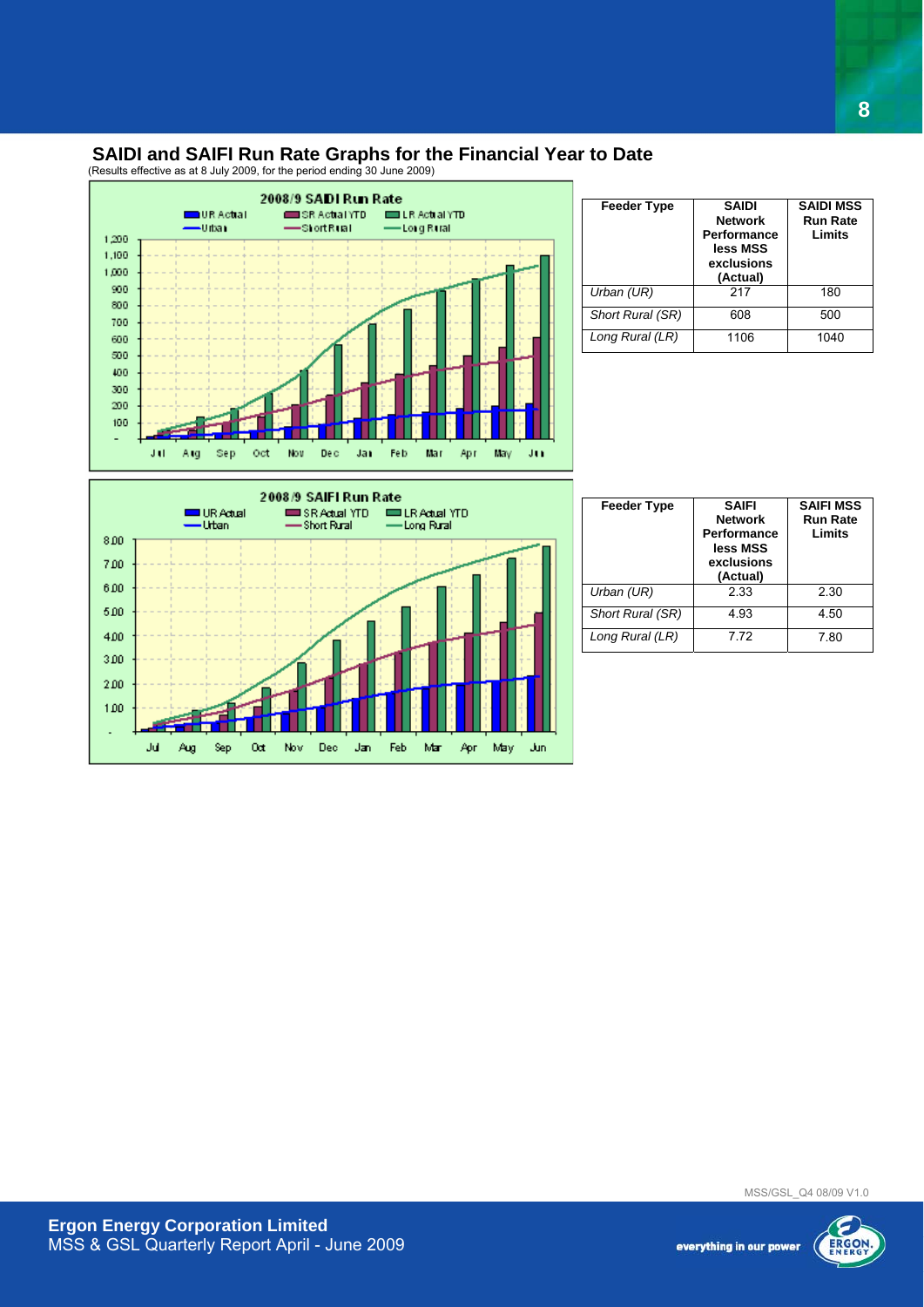### **Guaranteed Service Levels (GSLs)**

(Reporting obligations under clause 2.6.2(a)(ii) (A), (B) & (C) of The Code)

### **GSL Claims Breakdown for the Quarter and Financial Year to Date (1 July 2008 to 30 June 2009)<sup>1</sup>**

|                               | April 2009 to June 2009                  |                                                        |                                                         | <b>Financial Year to Date</b> |                                          |                                                 |                                                         |                |
|-------------------------------|------------------------------------------|--------------------------------------------------------|---------------------------------------------------------|-------------------------------|------------------------------------------|-------------------------------------------------|---------------------------------------------------------|----------------|
| <b>Type of GSL</b>            | No. of<br><b>Claims</b><br><b>Raised</b> | No. of<br><b>Claims</b><br><b>Accepted</b><br>and Paid | No. of<br><b>Claims</b><br>Investigated<br>and Not Paid | <b>Amount</b><br>Paid         | No. of<br><b>Claims</b><br><b>Raised</b> | No. of<br><b>Claims</b><br>Accepted<br>and Paid | No. of<br><b>Claims</b><br>Investigated<br>and Not Paid | Amount<br>Paid |
| Planned Interruption (Bus)    | 14                                       | 9                                                      | 5                                                       | \$450                         | 37                                       | 26                                              | 11                                                      | \$1,300        |
| Planned Interruption (Res)    | 107                                      | 93                                                     | 14                                                      | \$1,860                       | 358                                      | 318                                             | 40                                                      | \$6,450        |
| Connection                    | 12                                       | 11                                                     |                                                         | \$1,120                       | 70                                       | 62                                              | 8                                                       | \$5,720        |
| <b>Wrongful Disconnection</b> | 91                                       | 72                                                     | 19                                                      | \$7,200                       | 252                                      | 213                                             | 39                                                      | \$21,300       |
| Reconnection                  | 8                                        | 7                                                      |                                                         | \$280                         | 25                                       | 20                                              | 5                                                       | \$1,160        |
| Hot Water Supply              | 6                                        | 6                                                      | 0                                                       | \$320                         | 13                                       | 11                                              | $\overline{2}$                                          | \$520          |
| Appointments                  | 11                                       | 8                                                      | 3                                                       | \$320                         | 44                                       | 37                                              | 7                                                       | \$1,480        |
| Reliability - Frequency       | 22                                       | 16                                                     | 6                                                       | \$1,280                       | 247                                      | 214                                             | 33                                                      | \$17.120       |
| Reliability - Duration        | 11                                       | $\Omega$                                               | 11                                                      | \$0                           | 421                                      | 361                                             | 60                                                      | \$28,880       |
| <b>Total</b>                  | 282                                      | 222                                                    | 60                                                      | \$12,830                      | 1.467                                    | 1.262                                           | 205                                                     | \$83.930       |

The number of GSL claims returned to a more normal level during the June 2009 quarter, following the volatility seen in the preceding March quarter as a result of severe weather activity as well as flora/fauna issues.

### **Explanation for Rejection of GSL Claims - 3 months to June 2009**

Ergon Energy rejected 60 GSL claims during the June 2009 quarter. Of these, 40 related to GSL claims made by customers. The remaining 20 GSL claims rejected related to GSL claims automatically identified and raised for investigation by Ergon Energy which were subsequently assessed and rejected. Reason for rejection of each of these GSL claims is summarised below:

- 19 Wrongful Disconnection
	- 2 x Customer requested incorrect premises
	- 5 x Customer did not make application for supply
	- 4 x Initially rejected, paid after further investigation
	- 1 x Does not meet GSL requirements
	- 1 x Possible internal fault at customer's premises
	- 1 x Customer disconnected for debt payment arrangements not kept
	- 1 x Incorrectly labelled meters due to 3rd party alterations
	- 2 x Customer not eligible
	- 1 x Main Switch turned off by 3rd party
	- 1 x Main Switch turned off to install Hot Water System as requested by customer
- 1 Reconnection
	- 1 x Service Order instigated GSL however, issue was fixed before payment was needed

 $\overline{a}$ 

MSS/GSL\_Q4 08/09 V1.0



**Definitions / Notes:** 

<sup>1</sup> Figures reported include both GSL claims made / raised by customers and GSL claims automatically identified and raised for investigation and payment by Ergon Energy (as per clause 2.5.11(a) of the Electricity Industry Code).

The Number of Claims Investigated and Not Paid reflect claims raised for investigation, which are subsequently found not to be valid GSL claims as per requirements under the Electricity Industry Code (rejected GSLs). Rejected GSLs can arise from both customer initiated GSL claims and corporate initiated GSL claims. Refer to the "Explanation for Rejection of GSL Claims" for further details on rejected GSL claims.